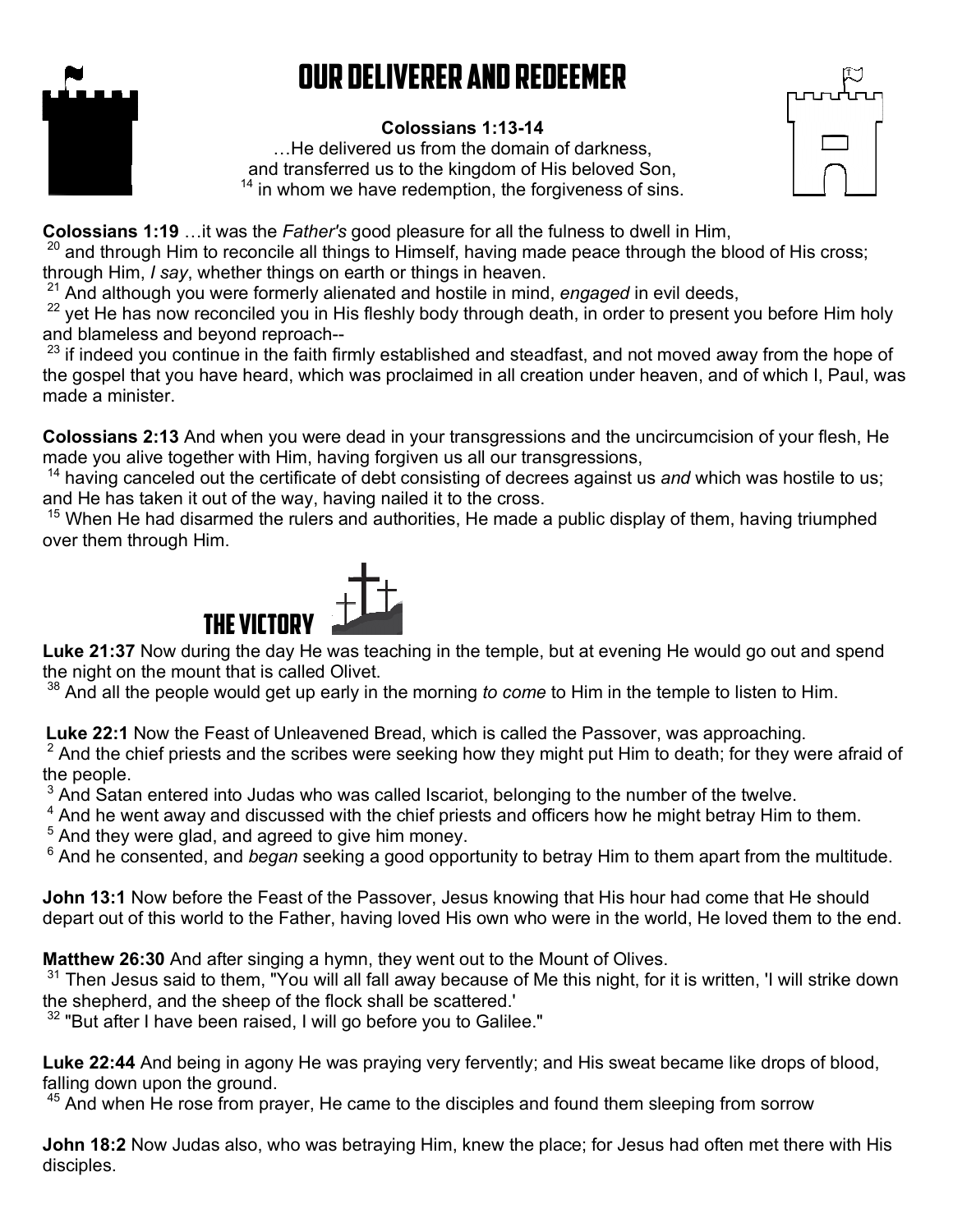3 Judas then, having received the *Roman* cohort, and officers from the chief priests and the Pharisees, came there with lanterns and torches and weapons.

 $^{\rm 4}$  Jesus therefore, knowing all the things that were coming upon Him, went forth, and said to them, "Whom do you seek?

**John 18:12** So the *Roman* cohort and the commander, and the officers of the Jews,

arrested Jesus and bound Him,

 $13$  and led Him to Annas first; for he was father-in-law of Caiaphas, who was high priest that year.

**Mark 14:60** And the high priest stood up *and came* forward and questioned Jesus, saying, "Do You make no answer? What is it that these men are testifying against You?"

 $61$  But He kept silent, and made no answer. Again the high priest was questioning Him, and saying to Him, "Are You the Christ, the Son of the Blessed *One*?"

 $62$  And Jesus said, "I am; and you shall see the Son of Man sitting at the right hand of Power, and coming with the clouds of heaven."

 $63$  And tearing his clothes, the high priest said, "What further need do we have of witnesses?

<sup>64</sup> "You have heard the blasphemy; how does it seem to you?" And they all condemned Him to be deserving of death.

 $65$  And some began to spit at Him, and to blindfold Him, and to beat Him with their fists, and to say to Him, "Prophesy!" And the officers received Him with slaps *in the face*.

 $66$  And as Peter was below in the courtyard...

**Matthew 27:1** Now when morning had come, all the chief priests and the elders of the people took counsel against Jesus to put Him to death;

 $2^{2}$  and they bound Him, and led Him away, and delivered Him up to Pilate the governor.

 $^3$  Then when Judas, who had betrayed Him, saw that He had been condemned…

**John 18:33** Pilate therefore entered again into the Praetorium, and summoned Jesus, and said to Him, "Are You the King of the Jews?"

 $34$  Jesus answered, "Are you saying this on your own initiative, or did others tell you about Me?"

<sup>35</sup> Pilate answered, "I am not a Jew, am I? Your own nation and the chief priests delivered You up to me; what have You done?"

 $36$  Jesus answered, "My kingdom is not of this world. If My kingdom were of this world, then My servants would be fighting, that I might not be delivered up to the Jews; but as it is, My kingdom is not of this realm." <sup>37</sup> Pilate therefore said to Him, "So You are a king?" Jesus answered, "You say *correctly* that I am a king. For this I have been born, and for this I have come into the world, to bear witness to the truth. Everyone who is of the truth hears My voice."

<sup>38</sup> Pilate said to Him, "What is truth?" And when he had said this, he went out again to the Jews, and said to them, "I find no guilt in Him.

**Luke 23:7** And when he learned that He belonged to Herod's jurisdiction, he sent Him to Herod, who himself also was in Jerusalem at that time.

**John 18:39** …you have a custom, that I should release someone for you …

**John 19:1** …Pilate therefore took Jesus, and scourged Him.…"Behold, the Man!"

**John 19:16**… So he then delivered Him to them to be crucified.

 $17$  They took Jesus therefore, and He went out, bearing His own cross, to the place called the Place of a Skull, which is called in Hebrew, Golgotha.

 $18$  There they crucified Him, and with Him two other men, one on either side, and Jesus in between.

**Luke 23:34** …Jesus was saying, "Father, forgive them; for they do not know what they are doing." And they cast lots, dividing up His garments among themselves.